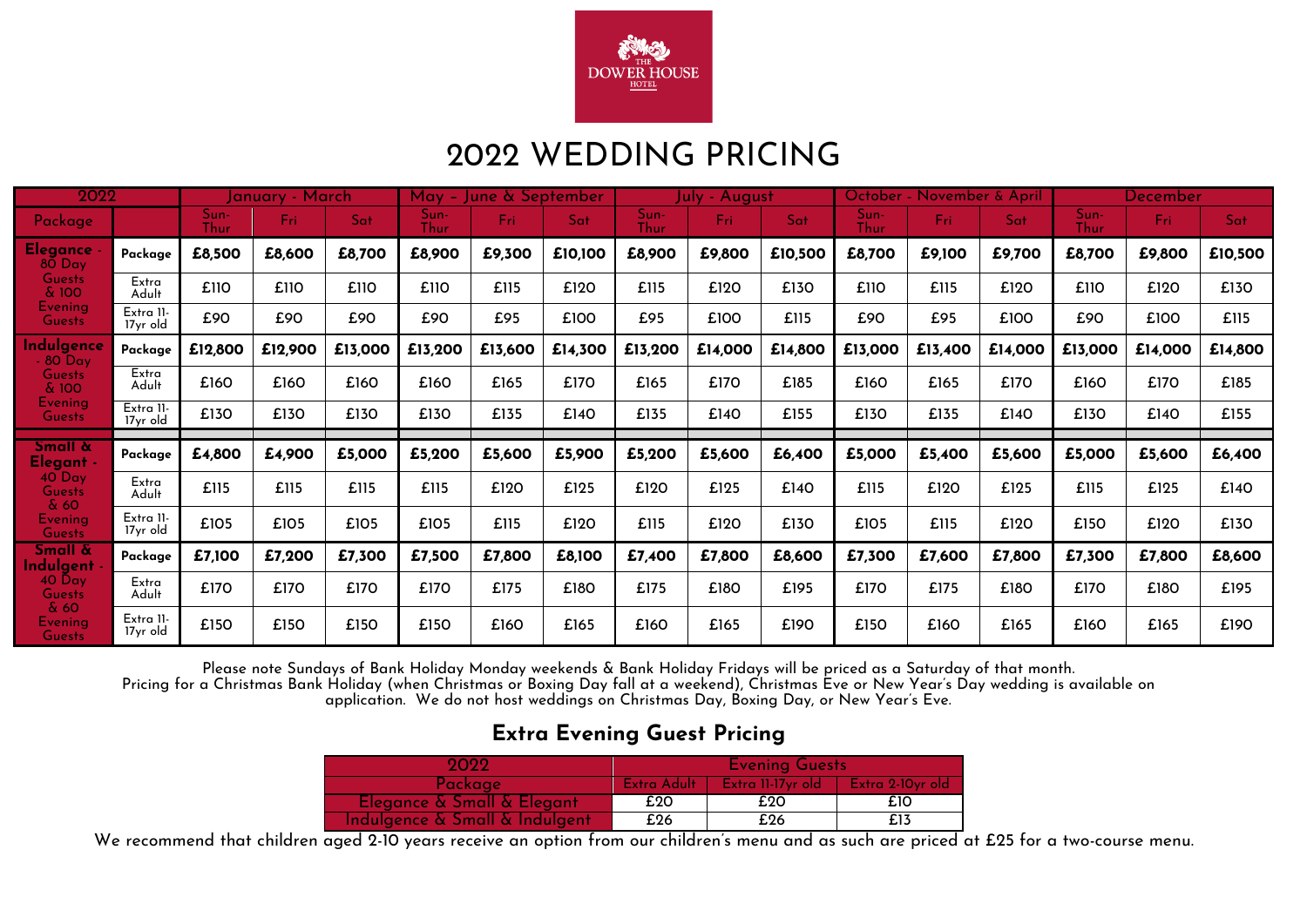

# 2023 WEDDING PRICING

| 2023                                  |                       | January - March |         | May -   | June & September |         | July - August. |              |         | October - November & April |                     |         | December |              |         |         |
|---------------------------------------|-----------------------|-----------------|---------|---------|------------------|---------|----------------|--------------|---------|----------------------------|---------------------|---------|----------|--------------|---------|---------|
| Package                               |                       | Sun-<br>Thur    | Fri     | Sat     | Sun-<br>Thur     | Fri:    | Sat            | Sun-<br>Thur | Fri:    | Sat                        | Sun-<br><b>Thur</b> | Fri:    | Sat      | Sun-<br>Thur | Fri     | Sat     |
| <b>Elegance</b><br>$80$ Day           | Package               | £8,600          | £8,900  | £9,000  | £9,000           | £9,400  | £10,200        | £9,000       | £9,900  | £10,600                    | £8,800              | £9,200  | £9,800   | £8,800       | £9,900  | £10,600 |
| <b>Guests</b><br>& 100                | Extra<br>Adult        | £110            | £110    | £110    | £110             | £115    | £120           | £115         | £120    | £130                       | £110                | £115    | £120     | £110         | £120    | £130    |
| <b>Evening</b><br><b>Guests</b>       | Extra II-<br>17yr old | £90             | £90     | £90     | £90              | £95     | £100           | £95          | £100    | £115                       | £90                 | £95     | £100     | £90          | £100    | £115    |
| ndulgence<br>$-80$ Day                | Package               | £12,900         | £13,200 | £13,300 | £13,200          | £13,700 | £14,400        | £13,300      | £14,100 | £14,900                    | £13,100             | £13,500 | £14,100  | £13,100      | £14,100 | £14,900 |
| <b>Guests</b><br>& 100                | Extra<br>Adult        | £160            | £160    | £160    | £160             | £165    | £170           | £165         | £170    | £185                       | £160                | £165    | £170     | £160         | £170    | £185    |
| Evening<br><b>Guests</b>              | Extra 11-<br>17yr old | £130            | £130    | £130    | £130             | £135    | £140           | £135         | £140    | £155                       | £130                | £135    | £140     | £130         | £140    | £155    |
| <b>Small &amp;</b><br>Elegant -       | Package               | £4,900          | £5,200  | £5,300  | £5,300           | £5,700  | £6,000         | £5,300       | £5,700  | £6,500                     | £5,100              | £5,500  | £5,700   | £5,100       | £5,700  | £6,500  |
| $40$ Day<br><b>Guests</b><br>$\&60$   | Extra<br>Adult        | £115            | £115    | £115    | £115             | £120    | £125           | £120         | £125    | £140                       | £115                | £120    | £125     | £115         | £125    | £140    |
| Evening<br><b>Guests</b>              | Extra II-<br>17yr old | £105            | £105    | £105    | £105             | £115    | £120           | £115         | £120    | £150                       | £105                | £115    | £120     | £150         | £120    | £150    |
| <b>Small &amp;</b><br><b>ndulgent</b> | Package               | £7,200          | £7,500  | £7,600  | £7,600           | £7,900  | £8,200         | £7,500       | £7,900  | £8,700                     | £7,400              | £7,700  | £7,900   | £7,400       | £7,900  | £8,700  |
| 40 Day<br><b>Guests</b>               | Extra<br>Adult        | £170            | £170    | £170    | £170             | £175    | £180           | £175         | £180    | £195                       | £170                | £175    | £180     | £170         | £180    | £195    |
| & 60<br>Evening<br><b>Guests</b>      | Extra II-<br>17yr old | £150            | £150    | £150    | £150             | £160    | £165           | £160         | £165    | £190                       | £150                | £160    | £165     | £160         | £165    | £190    |

Please note Sundays of Bank Holiday Monday weekends & Bank Holiday Fridays will be priced as a Saturday of that month.

Pricing for a Christmas Bank Holiday (when Christmas or Boxing Day fall at a weekend), Christmas Eve or New Year's Day wedding is available on application. We do not host weddings on Christmas Day, Boxing Day, or New Year's Eve.

#### **Extra Evening Guest Pricing**

| 2023                           | <b>Evening Guests</b> |                   |                    |  |  |  |  |
|--------------------------------|-----------------------|-------------------|--------------------|--|--|--|--|
| Package                        | Extra Adult           | Extra 11-17yr old | – Extra 2-10vr old |  |  |  |  |
| Elegance & Small & Elegant     | £20                   | £20               | £10                |  |  |  |  |
| Indulgence & Small & Indulgent | £26                   | £26               | £13                |  |  |  |  |

We recommend that children aged 2-10 years receive an option from our children's menu and as such are priced at £25 for a two-course menu.